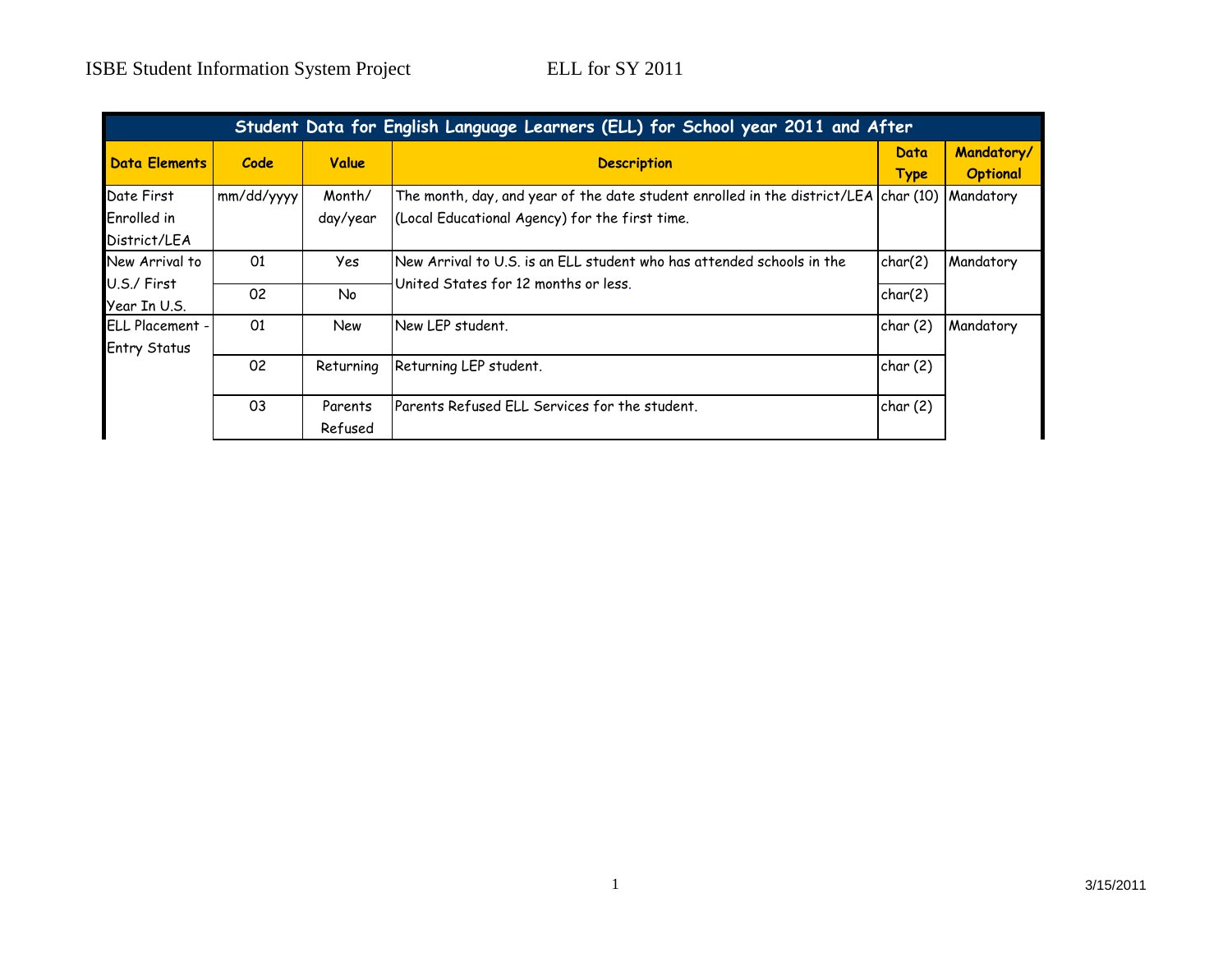| Student Data for English Language Learners (ELL) for School year 2011 and After |            |            |                                                                                                                                                            |             |                       |  |  |
|---------------------------------------------------------------------------------|------------|------------|------------------------------------------------------------------------------------------------------------------------------------------------------------|-------------|-----------------------|--|--|
| <b>Data Elements</b>                                                            | Code       | Value      | <b>Description</b>                                                                                                                                         | Data        | Mandatory/            |  |  |
|                                                                                 |            |            |                                                                                                                                                            | <b>Type</b> | <b>Optional</b>       |  |  |
| Date Student                                                                    | mm/dd/yyyy | Month/     | The date the student began receiveing ELL services in your District                                                                                        | char (10)   | Mandatory if          |  |  |
| Started                                                                         |            | day/year   | without interruption. An interruption in ELL Services is defined as one of                                                                                 |             | student               |  |  |
| <b>Receiving ELL</b>                                                            |            |            | the following:                                                                                                                                             |             | received              |  |  |
| <b>Services</b>                                                                 |            |            |                                                                                                                                                            |             | services,             |  |  |
|                                                                                 |            |            | 1) Student transfers to another district.                                                                                                                  |             | Blank if              |  |  |
|                                                                                 |            |            | 2) Student's enrollment is exited for any reason other than Promotion.                                                                                     |             | student               |  |  |
|                                                                                 |            |            | Code 05 or Retained in same grade or demoted to a lower grade Code 12.                                                                                     |             | received No           |  |  |
|                                                                                 |            |            |                                                                                                                                                            |             | services              |  |  |
|                                                                                 |            |            | If the student has an interruption in ELL Services, enter the date the                                                                                     |             |                       |  |  |
|                                                                                 |            |            | student Re-entered ELL Services in your district. If district does not                                                                                     |             |                       |  |  |
|                                                                                 |            |            | offer ELL Services use date entered as "New" LEP student to populate                                                                                       |             |                       |  |  |
|                                                                                 |            |            | the Date Enrolled or Re-Entered to Receive ELL Services.                                                                                                   |             |                       |  |  |
| Date ELL                                                                        | mm/dd/yyyy | Month/     | This is the date ELL services for the student ended in the district during                                                                                 | char (10)   | Optional; if          |  |  |
| Services Ended                                                                  |            | day/year   | the current school year. Leave blank, if ELL Services for the student                                                                                      |             | Yes, then the         |  |  |
|                                                                                 |            |            | have not ended during the current school year.                                                                                                             |             | Reason for            |  |  |
|                                                                                 |            |            |                                                                                                                                                            |             | <b>Ending ELL</b>     |  |  |
|                                                                                 |            |            | Also leave blank if NOT Withdrawn by Parents (code 02) or NOT                                                                                              |             | Services is           |  |  |
|                                                                                 |            |            | Erroneous entry (code 07). See Reason for Ending ELL Services. In this                                                                                     |             | mandatory             |  |  |
|                                                                                 |            |            | instance the student's Exit Enrollment Date will populate this field.                                                                                      |             |                       |  |  |
| Reason for                                                                      | Number     | Value      |                                                                                                                                                            |             | Optional:             |  |  |
| <b>Ending ELL</b>                                                               |            |            | For each student with a date recorded for Ending ELL Services, enter the char(2)<br>appropriate code or number listed below. If NO Date ELL Services Ended |             | however, if           |  |  |
|                                                                                 |            |            | was reported, leave this field blank.                                                                                                                      |             | Date ELL              |  |  |
| <b>Services</b>                                                                 |            |            |                                                                                                                                                            |             |                       |  |  |
|                                                                                 | 02         | Withdrawn  | Student was withdrawn from the program at the request of parents.                                                                                          |             | Services<br>Ended was |  |  |
|                                                                                 |            | by Parents |                                                                                                                                                            |             |                       |  |  |
|                                                                                 | 07         | Erroneous  | Student was entered as LEP in error.                                                                                                                       |             | entered, this         |  |  |
|                                                                                 |            | entry      |                                                                                                                                                            |             | field is              |  |  |
|                                                                                 |            |            |                                                                                                                                                            |             | mandatory             |  |  |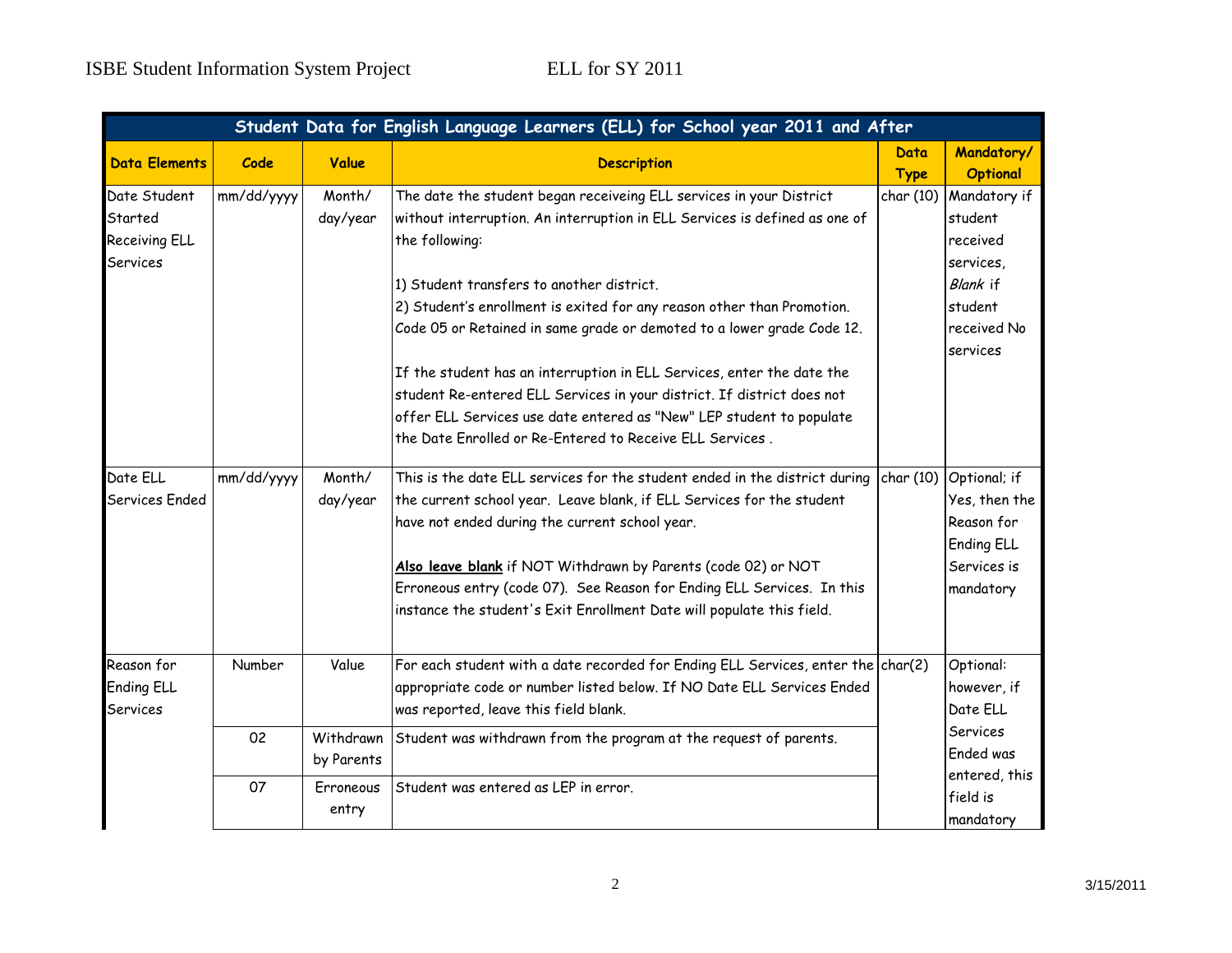| Student Data for English Language Learners (ELL) for School year 2011 and After |      |             |                                                                                                                                                                                                                                                                                                              |                     |                               |  |
|---------------------------------------------------------------------------------|------|-------------|--------------------------------------------------------------------------------------------------------------------------------------------------------------------------------------------------------------------------------------------------------------------------------------------------------------|---------------------|-------------------------------|--|
| <b>Data Elements</b>                                                            | Code | Value       | <b>Description</b>                                                                                                                                                                                                                                                                                           | Data<br><b>Type</b> | Mandatory/<br><b>Optional</b> |  |
| <b>Class Periods</b><br>Provided per                                            |      |             | Report the level of ELL services provided. (Note: A class period is<br>considered at least 30 minutes.)                                                                                                                                                                                                      | char(2)             | Mandatory                     |  |
| Week                                                                            | 00   | <b>None</b> | LEP student did not receive ELL program services.                                                                                                                                                                                                                                                            |                     |                               |  |
|                                                                                 | 01   | Low         | LEP student received ELL program services for less than 5 class periods<br>per week.                                                                                                                                                                                                                         |                     |                               |  |
|                                                                                 | 02   | Moderate    | LEP student received ELL program services from 5 to 9 class periods per<br>week                                                                                                                                                                                                                              |                     |                               |  |
|                                                                                 | 03   | High        | LEP student received ELL program services for more than 10 class periods<br>per week.                                                                                                                                                                                                                        |                     |                               |  |
| Title III<br>Status                                                             | 01   | Yes         | "Yes" if student is part of the district's Title III (LIPLEPS and/or IEP),<br>NCLB allocation. For districts receiving Title III allocations, whether<br>directly or through a consortium, all ELLs benefiting from that grant<br>should be coded as "Yes" - for most districts this will be all their ELLs. | char(2)             | Mandatory                     |  |
|                                                                                 | 02   | No          | "No" if the district does not receive or accept a Title III (LIPLEPS<br>and/or IEP) allocations                                                                                                                                                                                                              |                     |                               |  |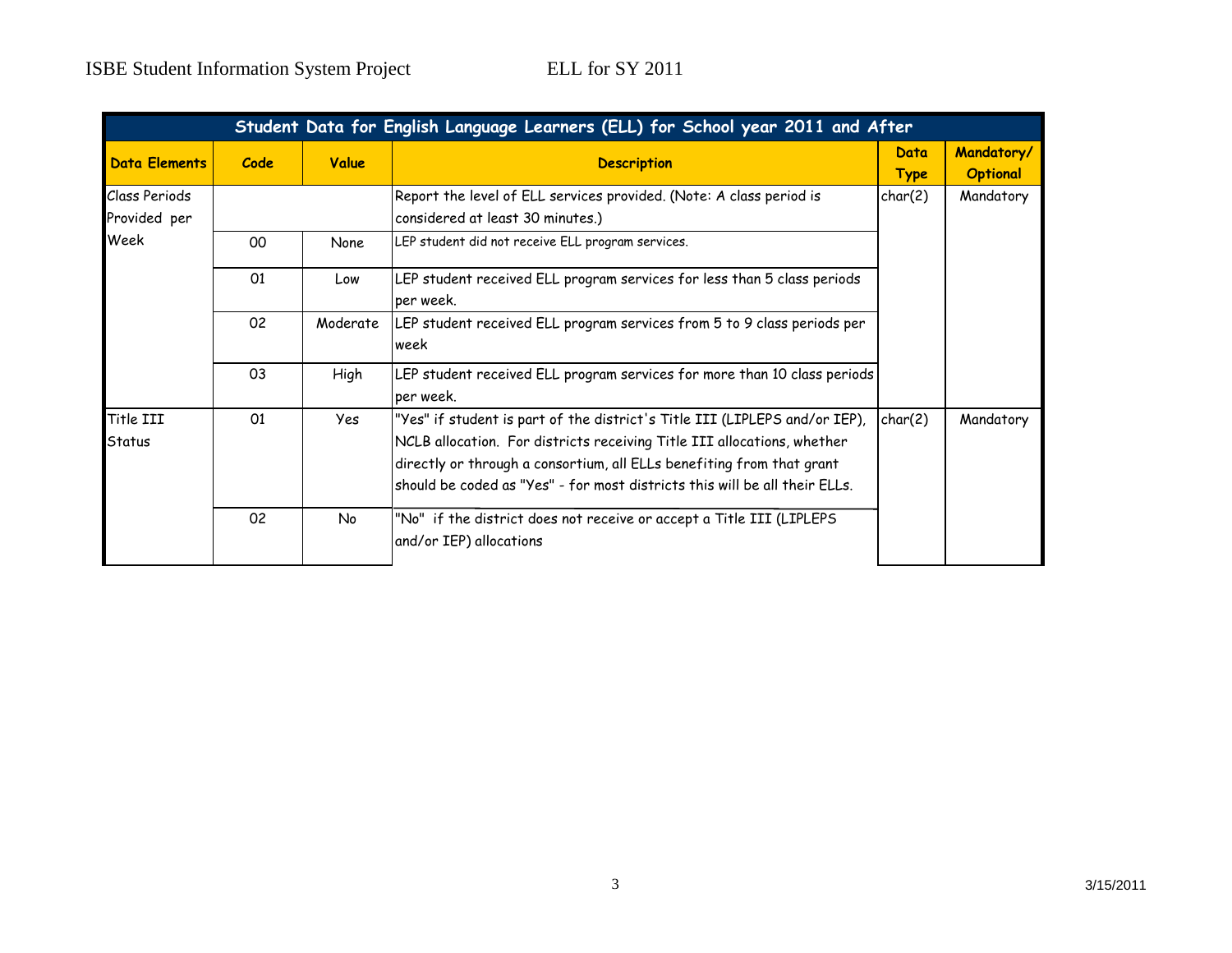and the control of the control of the control of the control of the control of the control of the control of the

| Student Data for English Language Learners (ELL) for School year 2011 and After |      |           |                                                                                                                                                                                                                                                                                                                                                                                                                                                                                                                                                           |                     |                               |  |
|---------------------------------------------------------------------------------|------|-----------|-----------------------------------------------------------------------------------------------------------------------------------------------------------------------------------------------------------------------------------------------------------------------------------------------------------------------------------------------------------------------------------------------------------------------------------------------------------------------------------------------------------------------------------------------------------|---------------------|-------------------------------|--|
| <b>Data Elements</b>                                                            | Code | Value     | <b>Description</b>                                                                                                                                                                                                                                                                                                                                                                                                                                                                                                                                        | Data<br><b>Type</b> | Mandatory/<br><b>Optional</b> |  |
| 504<br>Accommodation<br>Indicator                                               | 01   | Yes       | Identifies any student who will receive an accommodation on any part of<br>the ISAT and the PSAE because of a Section 504 Plan. A section 504<br>Plan is developed to provide reasonable accommodations for a child who<br>meets the definition of a qualified person with a disability under Section<br>504 of the Rehabilitation Act of 1973.                                                                                                                                                                                                           | char(2)             | Mandatory.                    |  |
|                                                                                 | 02   | No        |                                                                                                                                                                                                                                                                                                                                                                                                                                                                                                                                                           |                     |                               |  |
| Developmental                                                                   | 01   | Yes       | Developmental Bilingual Education (DBE) programs (sometimes called "late-char(2)<br>exit," "maintenance," or "one-way dual" programs) use the primary<br>language of the ELLs as the medium of instruction.                                                                                                                                                                                                                                                                                                                                               |                     | Mandatory                     |  |
| Bilingual<br>Education                                                          | 02   | No        |                                                                                                                                                                                                                                                                                                                                                                                                                                                                                                                                                           |                     |                               |  |
| Dual Language &<br>Two-Way<br><b>Immersion</b>                                  | 01   | Yes       | Dual Language & Two-Way Immersion (TWI) (sometimes called the "two-<br>way dual language") program are bilingual programs that serve English<br>proficient speakers and English Language Learners (ELLs) in the same<br>classroom. Both English and the primary language of the ELL students are<br>used in content and language arts instruction.                                                                                                                                                                                                        | char(2)             | Mandatory                     |  |
|                                                                                 | 02   | <b>No</b> |                                                                                                                                                                                                                                                                                                                                                                                                                                                                                                                                                           |                     |                               |  |
| Sheltered<br>English<br>Instruction                                             | 01   | Yes       | Sheltered English or content-based programs group ELL students from<br>the same or different backgrounds together in the same class where<br>teachers use English as the medium for providing content area<br>instruction, adapting the language to the proficiency level of the<br>students. Although the acquisition of English is one of the goals of<br>sheltered English and content-based programs, instruction focuses on<br>content rather than language. Teachers must be bilingual and/or ESL<br>certified depending on the grade level served. | char(2)             | Mandatory                     |  |
|                                                                                 | 02   | No        |                                                                                                                                                                                                                                                                                                                                                                                                                                                                                                                                                           |                     |                               |  |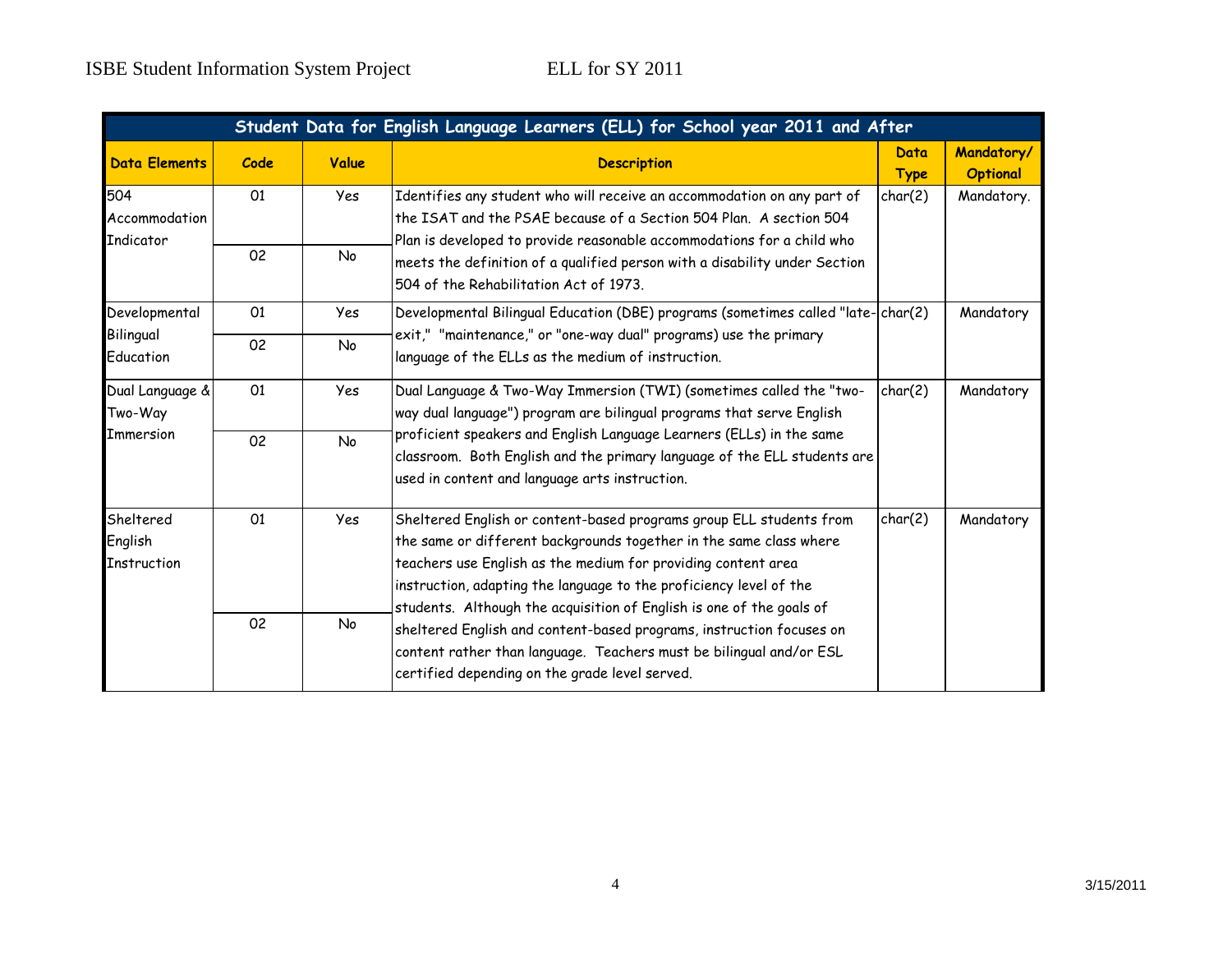| Student Data for English Language Learners (ELL) for School year 2011 and After |      |            |                                                                                                                                                                                                                                                                     |                     |                               |  |
|---------------------------------------------------------------------------------|------|------------|---------------------------------------------------------------------------------------------------------------------------------------------------------------------------------------------------------------------------------------------------------------------|---------------------|-------------------------------|--|
| <b>Data Elements</b>                                                            | Code | Value      | <b>Description</b>                                                                                                                                                                                                                                                  | Data<br><b>Type</b> | Mandatory/<br><b>Optional</b> |  |
| Transitional<br>Bilingual                                                       | 01   | Yes        | Transitional Bilingual programs use the primary language of the ELLs in<br>instruction while they acquire English. The language of instruction for                                                                                                                  | char(2)             | Mandatory                     |  |
|                                                                                 | 02   | No.        | ELLs is gradually transferred into English only.                                                                                                                                                                                                                    |                     |                               |  |
| English as a<br>Second<br>Language(ESL)                                         | 01   | <b>Yes</b> | Traditional ESL, Content-Based ESL or Departmentalized ESL. Student is char(2)<br>receiving ESL from a teacher with ESL approval or endorsement. (For<br>departmentalized program ESL must be offered as credit course and<br>counted for graduation requirements.) |                     | Mandatory                     |  |
|                                                                                 | 02   | No         | School Year 2010 and earlier - Content-Based ESL (CBE) are programs<br>in which English is taught through the content areas of mathematics,<br>English language arts, science, and social studies.                                                                  |                     |                               |  |
| Push-In<br>Services                                                             | 01   | <b>Yes</b> | Push-in services are instructional support in which ESL teachers or<br>bilingual instructional aides provide linguistic and academic support to<br>ELLs in the general education classroom.                                                                         | char(2)             | Mandatory                     |  |
|                                                                                 | 02   | No         | School Year 2010 and earlier - Structured English Immersion or SDAIE<br>(SEN) - are programs in which ESL teachers or bilingual instructional<br>aides provide linguistic and academic support to ELLs in the general<br>education classroom.                       |                     |                               |  |